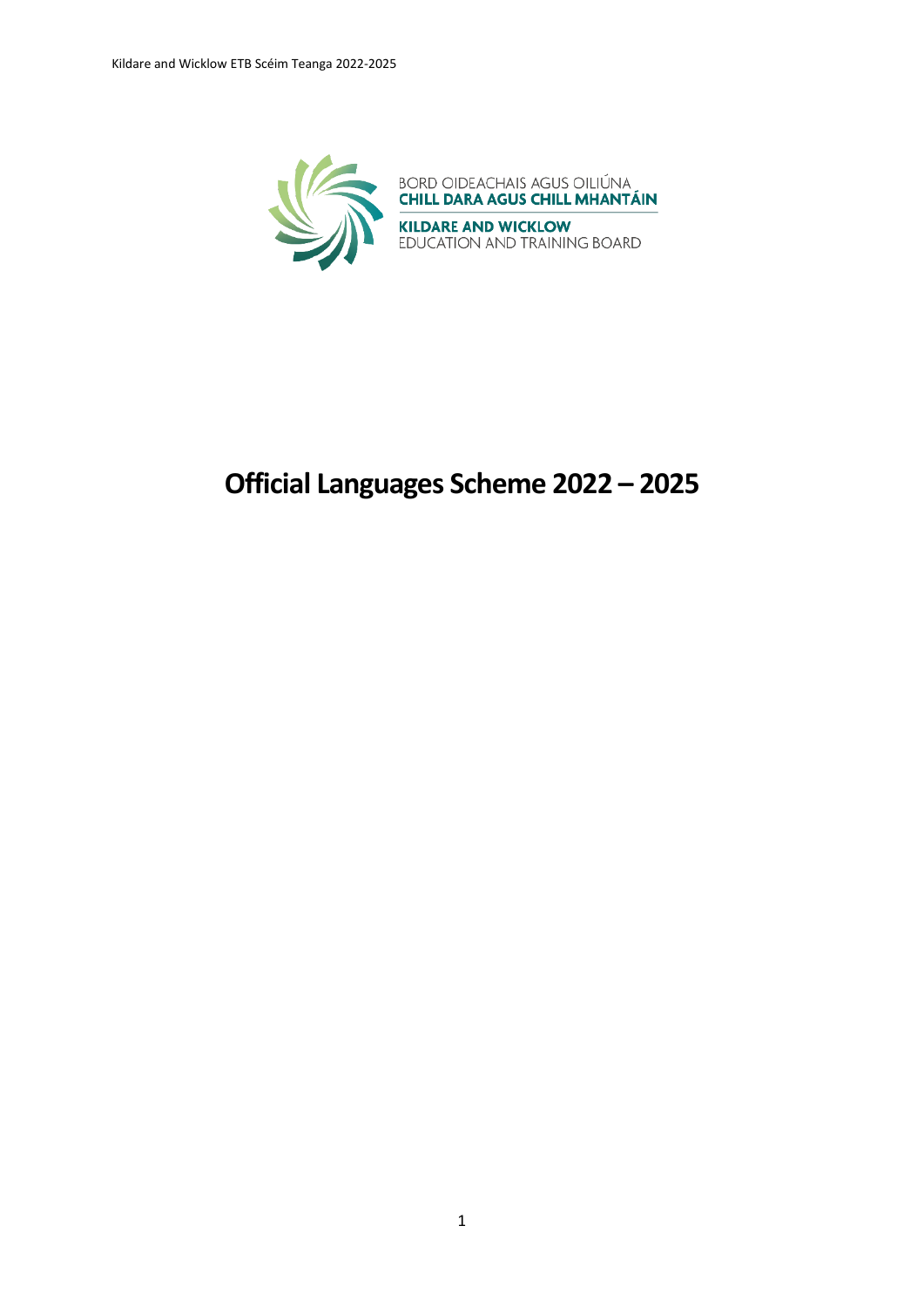## Contents

| 1. |      |                                                                                           |  |
|----|------|-------------------------------------------------------------------------------------------|--|
|    | 1.1. |                                                                                           |  |
|    | 1.2. |                                                                                           |  |
|    | 1.3. |                                                                                           |  |
| 2. |      |                                                                                           |  |
|    | 2.1. |                                                                                           |  |
|    | 2.2. |                                                                                           |  |
|    | 2.3. |                                                                                           |  |
|    | 2.4. |                                                                                           |  |
| 3. |      | Details of services currently being provided in English only, Irish only or bilingually 5 |  |
| 4. |      |                                                                                           |  |
| 5. |      |                                                                                           |  |
|    | 5.1. |                                                                                           |  |
|    | 5.2. |                                                                                           |  |
|    |      |                                                                                           |  |
| 6. |      |                                                                                           |  |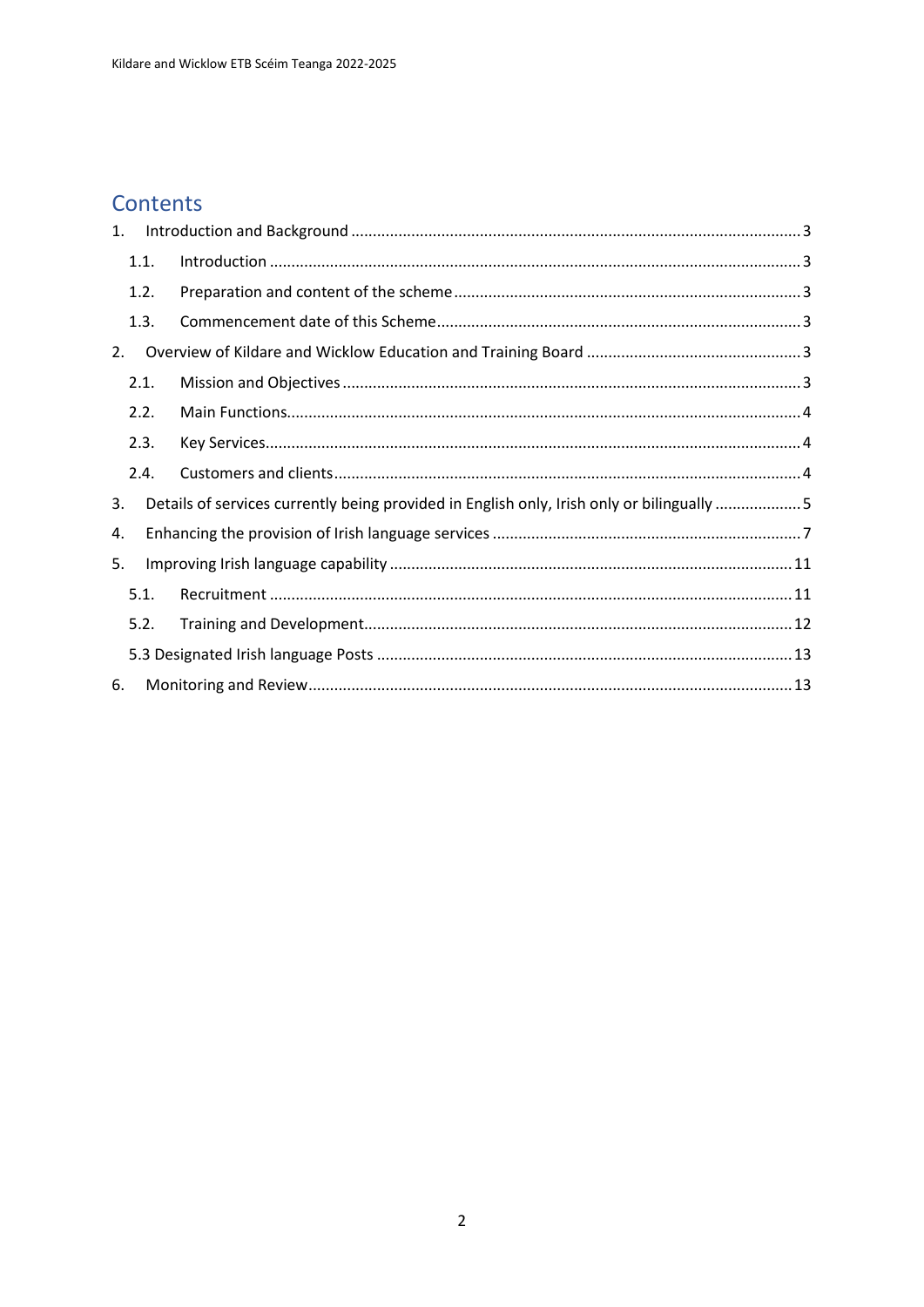### <span id="page-2-0"></span>1. Introduction and Background

#### 1.1. Introduction

<span id="page-2-1"></span>The Official Languages Act 2003 provides for the preparation by public bodies of a language scheme detailing the services which they will provide through-

- the medium of Irish
- the medium of English, and
- the medium of Irish and English

And the measures to be adopted to ensure that any services not currently adopted by the body through the medium of the Irish language will be so provided within an agreed timeframe.

In accordance with section 14(3) of the Act, language schemes remain in force for a period of 3 years or until such time as a new scheme is confirmed by the Minister for Culture, Heritage and the Gaeltacht, whichever is the later.

#### 1.2. Preparation and content of the scheme

<span id="page-2-2"></span>In the preparation of this scheme due regard has been given to the Guidelines issued by the Department of Tourism, Culture, Arts, Gaeltacht, Sport and Media. In addition, there has been a comprehensive process of consultation with relevant stakeholders.

Kildare and Wicklow Education and Training Board is guided by the principle that the provision of Irish language services should be based on:

- The underlying level of demand for specific services in the Irish language
- The importance of a proactive approach to the provision of such services, and
- The resources, including human and financial resources, and the capacity of the body concerned to develop or access the necessary language capability.

This scheme has been formulated with the intention of ensuring that all relevant obligations under the Official Languages Act by the organisation will be fully implemented on an incremental basis, through this and future schemes.

#### 1.3. Commencement date of this Scheme

<span id="page-2-3"></span>This scheme has been confirmed by the Minister for Tourism, Culture, Arts, Gaeltacht, Sport and Media. It commences with effect from 02.02.22 and shall remain in force for a period of 3 years or until a new scheme has been confirmed, whichever is the later.

## <span id="page-2-4"></span>2. Overview of Kildare and Wicklow Education and Training Board

#### 2.1. Mission and Objectives

<span id="page-2-5"></span>The mission of Kildare and Wicklow Education and Training Board is to provide high quality and innovative education, training, youth and supports, which are accessible, responsive to the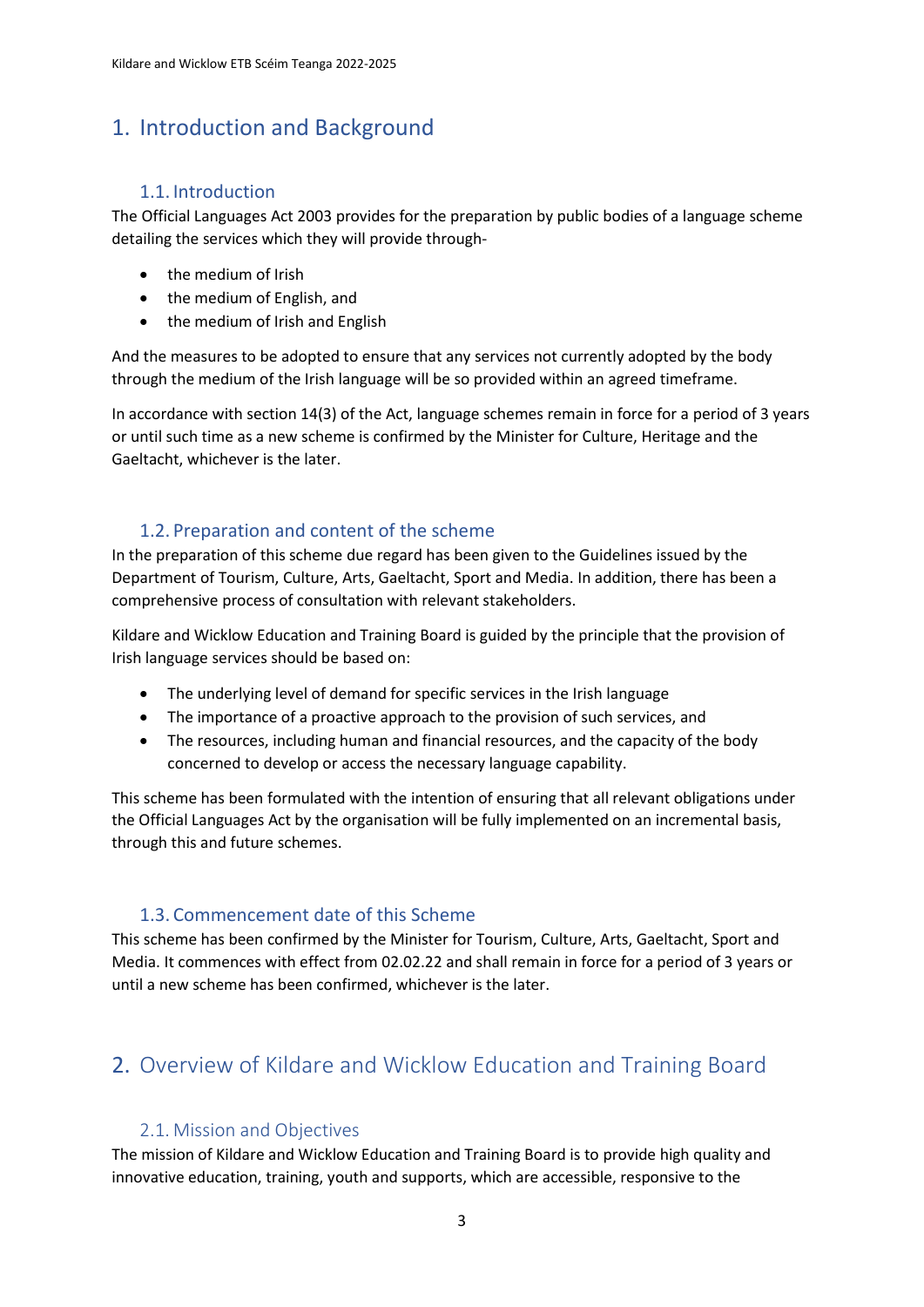developing needs of learners, of the community and of society and which promote excellence, equality and social inclusion. Our strategic priorities and actions are stated in the 2020-2024 Statement of Strategy which can be downloaded from our website.

#### 2.2. Main Functions

<span id="page-3-0"></span>Kildare and Wicklow Education and Training Board was established on 1st July 2013 under the Education and Training Boards Act, 2013. It has a corporate structure which is made up of a democratically appointed committee 'The Board' and a management 'The Executive' team. The services we provide include primary level education, second level education, further education and training and youth work in addition to other community-based education programmes and services. All services are delivered at local level.

#### 2.3. Key Services

<span id="page-3-1"></span>Kildare and Wicklow Education and Training Board establishes and maintains schools and centres of education and training and plans, provides, co-ordinates and reviews the provision of education and training within its administrative area. The ETB is also required (under the direction of the Minister for Education) to provide services to other education and training providers. Such supports may include capital projects, human resources, financial services, legal services, ICT and corporate governance.

#### 2.4. Customers and clients

<span id="page-3-2"></span>We provide education and training services to the communities based in counties Kildare and Wicklow.

Our main target clients are

- Students and/or their parents/guardians
- Adult learners
- Communities throughout the County
- Young people and volunteers
- Applicants and grant recipients under the various schemes administered directly by the ETB
- Voluntary and Sporting Organisations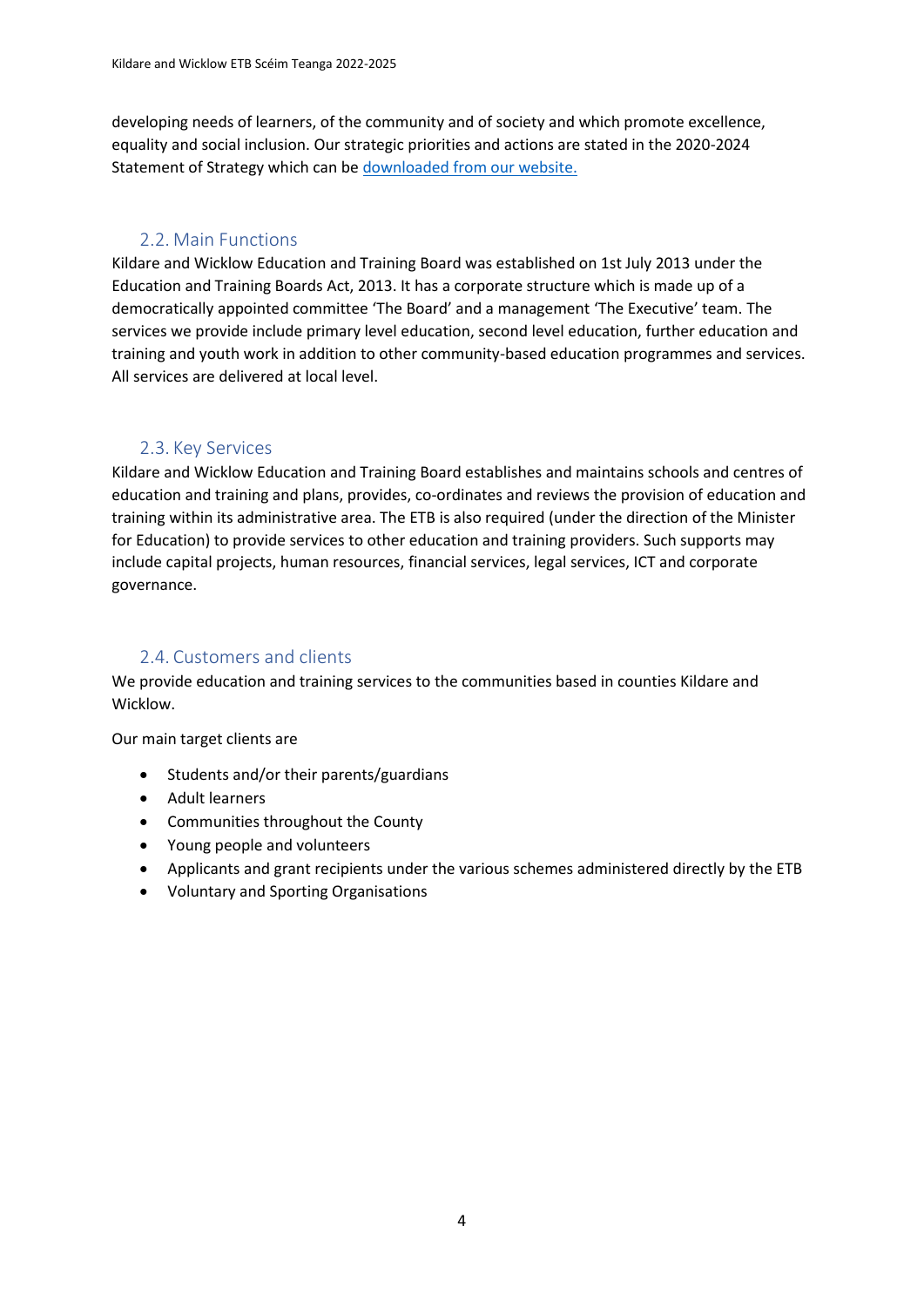## <span id="page-4-0"></span>3. Details of services currently being provided in English only, Irish only or bilingually

| <b>Education Service</b>                                                                             | <b>English Only</b>                                                                                                                                                                                                                                                                                                                                                                                                                             | <b>Irish only or Bilingual</b>                                                                                                                                                            |
|------------------------------------------------------------------------------------------------------|-------------------------------------------------------------------------------------------------------------------------------------------------------------------------------------------------------------------------------------------------------------------------------------------------------------------------------------------------------------------------------------------------------------------------------------------------|-------------------------------------------------------------------------------------------------------------------------------------------------------------------------------------------|
| <b>Community National Schools</b><br>(Primary level))<br><b>Community Colleges (Second</b><br>Level) | Brannockstown CNS,<br>$\bullet$<br>Naas<br><b>Greystones CNS</b><br><b>Naas CNS</b><br>$\bullet$<br><b>Athy College</b><br>$\bullet$<br><b>Avondale Community</b><br>$\bullet$<br>College, Rathdrum<br>Blessington<br>٠<br><b>Community College</b><br>Coláiste Chraobh<br>$\bullet$<br>Abhann, Kilcoole<br>Pipers Hill College,<br>٠<br><b>Naas</b><br><b>Naas Community</b><br>٠<br>College                                                   | Ardscoil Rath<br>$\bullet$<br>Iomgháin, Rathangan<br>Coláiste Raithín, Bray<br>$\bullet$<br>Gaelcholáiste na Mara,<br>$\bullet$<br>Arklow<br>Gaelcholáiste Mhaigh<br>٠<br>Nuaid, Maynooth |
|                                                                                                      | Coláiste Bhríde,<br>Carnew<br>Coláiste Chill<br>Mhantáin, Wicklow<br>Coláiste Lorcáin,<br>$\bullet$<br>Castledermot<br>Confey College, Leixlip<br><b>Curragh Post-Primary</b><br>٠<br>School<br>Glenart College,<br>Arklow<br><b>Maynooth Community</b><br>College<br>Maynooth Post<br><b>Primary School</b><br>Scoil Chonglais Post-<br>Primary School,<br><b>Baltinglass</b><br>St. Conleth's<br>$\bullet$<br>Community College,<br>Newbridge |                                                                                                                                                                                           |
|                                                                                                      | St. Farnan's Post-<br>Primary School,<br>Prosperous<br>St. Kevin's Community<br>College, Dunlavin                                                                                                                                                                                                                                                                                                                                               |                                                                                                                                                                                           |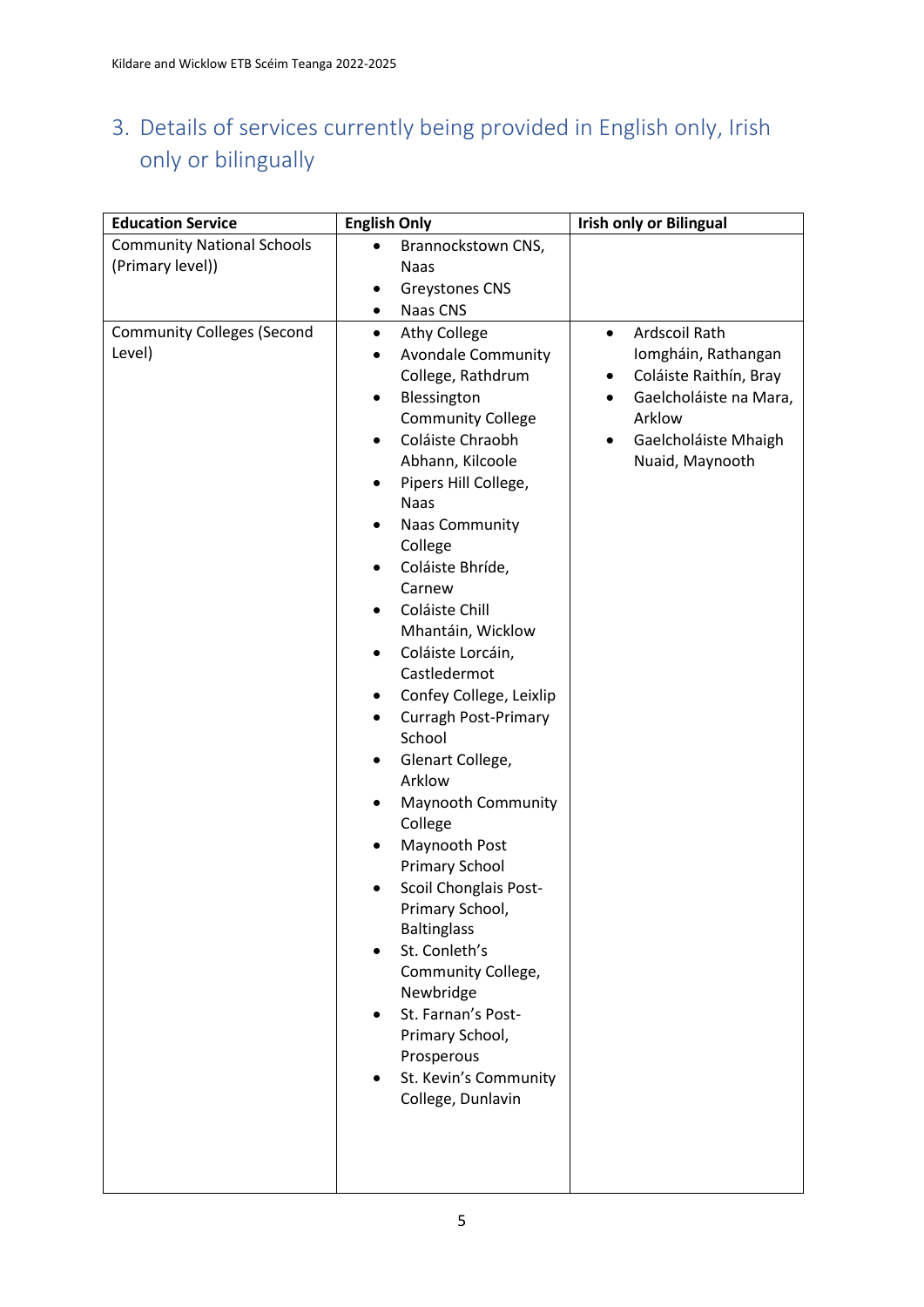| Further Education Centres,    | Bray Institute of<br>$\bullet$         |  |
|-------------------------------|----------------------------------------|--|
| Training Centres, Youthreach, | <b>Further Education</b>               |  |
| VTOS, Adult Education Adult   | Coláiste Chraobh<br>$\bullet$          |  |
| Literacy                      |                                        |  |
|                               | Abhann, Kilcoole                       |  |
|                               | <b>Avondale Community</b><br>$\bullet$ |  |
|                               | College, Rathdrum                      |  |
|                               | Coláiste Chill<br>$\bullet$            |  |
|                               | Mhantáin, Wicklow                      |  |
|                               | Marine House,<br>٠                     |  |
|                               | Wicklow                                |  |
|                               | <b>Arklow Further</b><br>$\bullet$     |  |
|                               | <b>Education and Training</b>          |  |
|                               | Centre                                 |  |
|                               | <b>Glenart College, Arklow</b><br>٠    |  |
|                               | Athy Further<br>$\bullet$              |  |
|                               | <b>Education and Training</b>          |  |
|                               | Centre                                 |  |
|                               | <b>Athy College</b><br>٠               |  |
|                               | <b>Baltinglass</b><br>٠                |  |
|                               | <b>Baltinglass Outdoor</b>             |  |
|                               | <b>Education Centre</b>                |  |
|                               | Further Education and<br>٠             |  |
|                               | Training Centre,                       |  |
|                               | Blessington                            |  |
|                               | Further Education and<br>$\bullet$     |  |
|                               | <b>Training Centre, Bray</b>           |  |
|                               | <b>Bray Music Centre</b><br>٠          |  |
|                               | <b>Bray Further Education</b><br>٠     |  |
|                               | and Training Centre                    |  |
|                               | Bray and North                         |  |
|                               | Wicklow Youthreach,                    |  |
|                               | Bray                                   |  |
|                               | Carnew Further                         |  |
|                               | <b>Education and Training</b>          |  |
|                               | Centre                                 |  |
|                               | Celbridge Further<br>٠                 |  |
|                               | <b>Education and Training</b>          |  |
|                               | Centre                                 |  |
|                               | Crookstown Further<br>٠                |  |
|                               | <b>Education and Training</b>          |  |
|                               | Centre                                 |  |
|                               | Curragh<br>٠                           |  |
|                               | <b>Further Education and</b>           |  |
|                               | Training Centre,                       |  |
|                               | Kildare Town                           |  |
|                               | Leixlip Youthreach<br>٠                |  |
|                               | Maynooth Further                       |  |
|                               | <b>Education and Training</b>          |  |
|                               | Centre                                 |  |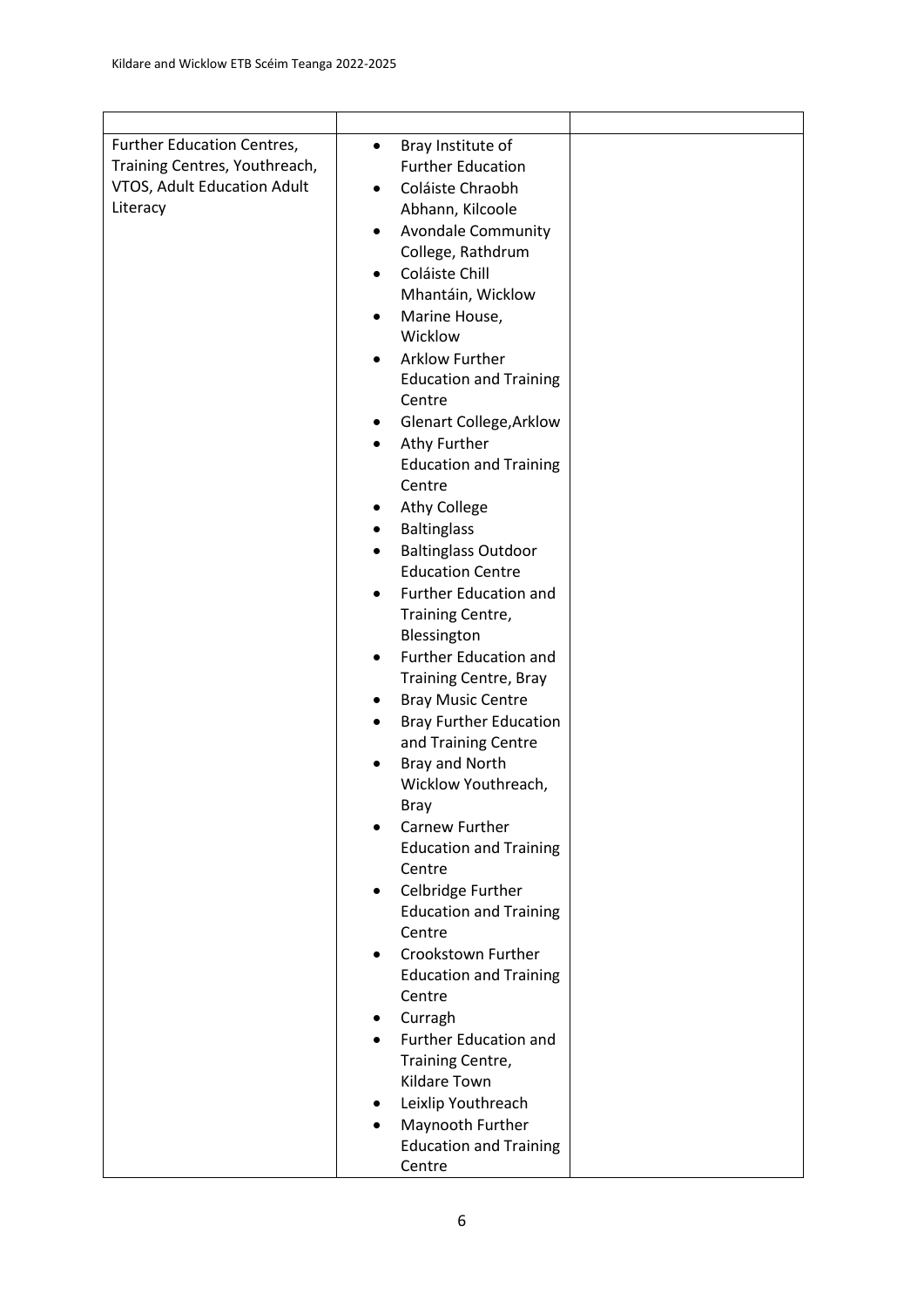|                                | Naas Youthreach<br>$\bullet$<br>Pipers Hill College,<br>$\bullet$<br><b>Naas</b><br>Newbridge Youthreach<br>$\bullet$<br><b>Further Education and</b><br>$\bullet$<br>Training Centre,<br>Newbridge<br>St. Conleth's<br>$\bullet$<br>Community College,<br>Newbridge<br><b>Further Education and</b><br>$\bullet$<br><b>Training</b><br>Centre, Wicklow Town |  |
|--------------------------------|--------------------------------------------------------------------------------------------------------------------------------------------------------------------------------------------------------------------------------------------------------------------------------------------------------------------------------------------------------------|--|
| <b>Administrative Services</b> | Administrative Head office,                                                                                                                                                                                                                                                                                                                                  |  |
|                                | <b>Naas</b>                                                                                                                                                                                                                                                                                                                                                  |  |
|                                | Administrative Offices,                                                                                                                                                                                                                                                                                                                                      |  |
|                                | Wicklow                                                                                                                                                                                                                                                                                                                                                      |  |

## <span id="page-6-0"></span>4. Enhancing the provision of Irish language services

The provisions in the table below are mandatory under the Official Languages Act 2003

| <b>Means of Communication</b> | <b>Mandatory Provision</b>                                                               |
|-------------------------------|------------------------------------------------------------------------------------------|
| Recorded oral announcements   | The following recorded oral announcements                                                |
|                               | will be in Irish only or bilingual:                                                      |
|                               |                                                                                          |
|                               | (a) Recorded oral announcements provided on                                              |
|                               | the telephone when the offices of the public                                             |
|                               | body are closed;                                                                         |
|                               | (b) Recorded oral announcements transmitted                                              |
|                               | by a public address system;                                                              |
|                               |                                                                                          |
|                               | (c) Recorded oral announcements created and                                              |
|                               | transmitted by means of a computerised                                                   |
|                               | messaging system or a computerised telephone                                             |
|                               | answering system.                                                                        |
|                               | This provision relates to 'recorded'                                                     |
|                               | announcements rather than 'live                                                          |
|                               | announcements'.                                                                          |
|                               |                                                                                          |
|                               | Where a Place names Order is in force, a public                                          |
|                               | body is required to use the Irish language                                               |
|                               | version of the place name specified in that<br>Order in recorded oral announcements made |
|                               |                                                                                          |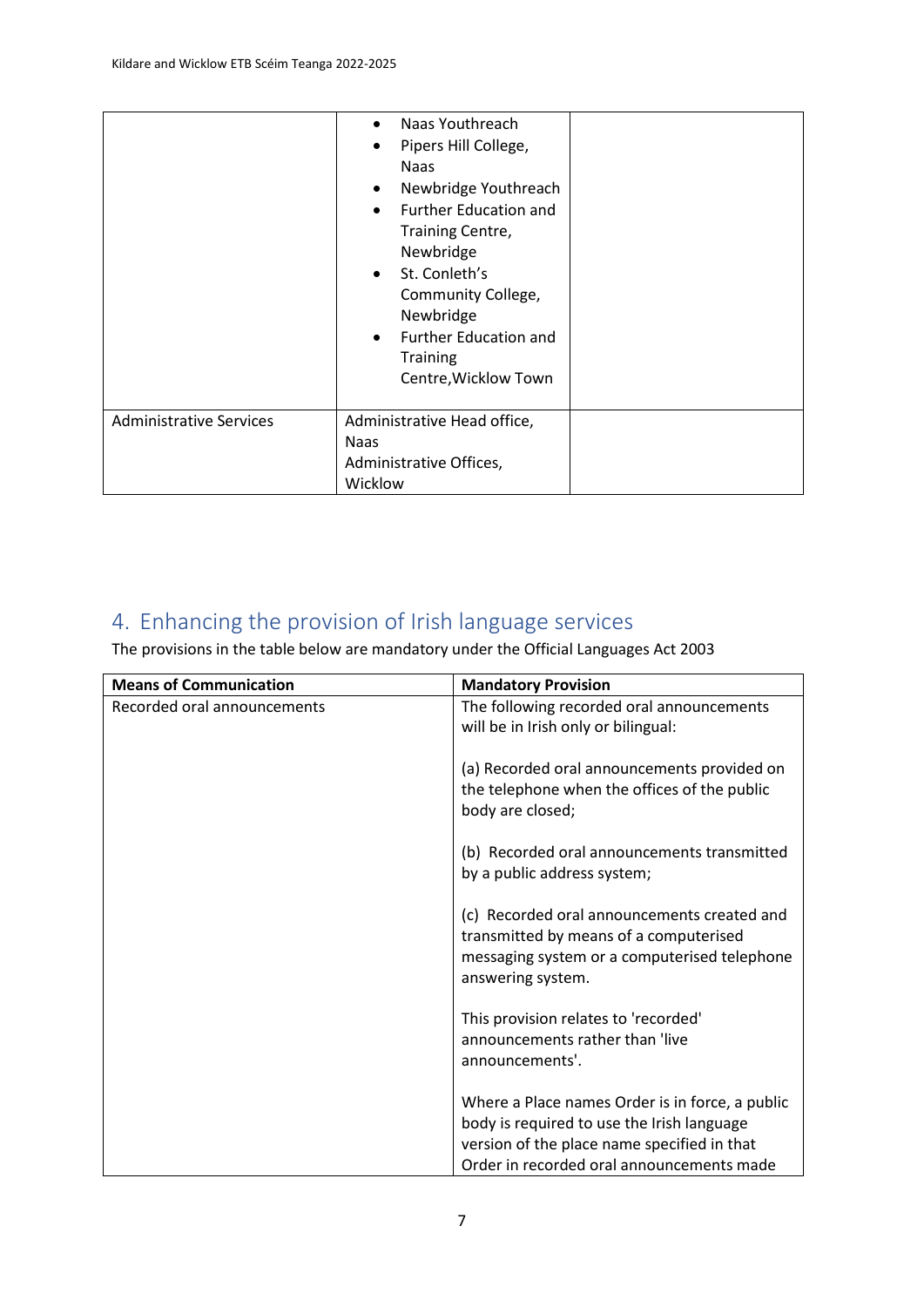|                                                  | by it or on its behalf.                                                                                                                                                                                                                                                                                                         |
|--------------------------------------------------|---------------------------------------------------------------------------------------------------------------------------------------------------------------------------------------------------------------------------------------------------------------------------------------------------------------------------------|
| Written Communications - Letters and Email       | All written communication will be responded to<br>in the official language in which it was received.                                                                                                                                                                                                                            |
| Written Communications - Corporate<br>Stationary | Headings of stationary, including notepaper,<br>compliment slips, fax cover sheets, file covers<br>and other folders, labels and envelopes are<br>provided in Irish or bilingually.                                                                                                                                             |
| Signage                                          | All signage placed by Kildare and Wicklow ETB<br>or on its behalf must be in Irish or bilingual, in<br>accordance with the regulations (S.I.<br>No.391/2008).                                                                                                                                                                   |
| Publications - corporate publications            | Documents setting out public policy proposals,<br>audited accounts or financial statements,<br>annual reports and strategy statements will be<br>published simultaneously in Irish and English.                                                                                                                                 |
| <b>Publications - Circulars/ Mailshots</b>       | Where a public body communicates in writing<br>or by electronic mail with the general public or<br>a class of the general public for the purpose of<br>furnishing information to the public or the<br>class, the body shall ensure that the<br>communication is in the Irish language or in the<br>English and Irish languages. |
| <b>Gaeltacht Place names</b>                     | The official place names of Gaeltacht areas will<br>be used by the public body where required in<br>accordance with the legislation.                                                                                                                                                                                            |

In addition to the above mandatory requirements, Kildare and Wicklow Education and Training Board will undertake to implement the following additional commitments:

| <b>Means of Communication</b>                                               | <b>Commitment</b>                                                                                                                                                       | <b>Timeframe for</b>                                                                                                                                                                                                |
|-----------------------------------------------------------------------------|-------------------------------------------------------------------------------------------------------------------------------------------------------------------------|---------------------------------------------------------------------------------------------------------------------------------------------------------------------------------------------------------------------|
|                                                                             |                                                                                                                                                                         | implementation                                                                                                                                                                                                      |
| Oral communication -<br>Reception in administrative<br>offices/ switchboard | Customers contacting our<br>Head Office in Naas and our<br>administrative office in<br>Wicklow by telephone will be<br>greeted firstly in Irish and then<br>in English. | Immediate                                                                                                                                                                                                           |
| Oral communication - Face to<br>face/ counter services                      | An up to date list of staff<br>members who can provide a<br>service through Irish will be<br>made available.                                                            | Continuous                                                                                                                                                                                                          |
| Oral communication -<br>Telephone communications                            | Customers will be informed<br>that a service can be provided<br>through Irish, if requested                                                                             | The timeframe for this<br>commitment is dependent on<br>a suitable resource, competent<br>in the Irish language and<br>capable of conversing in the<br>Irish language, being available.<br>We will continue to seek |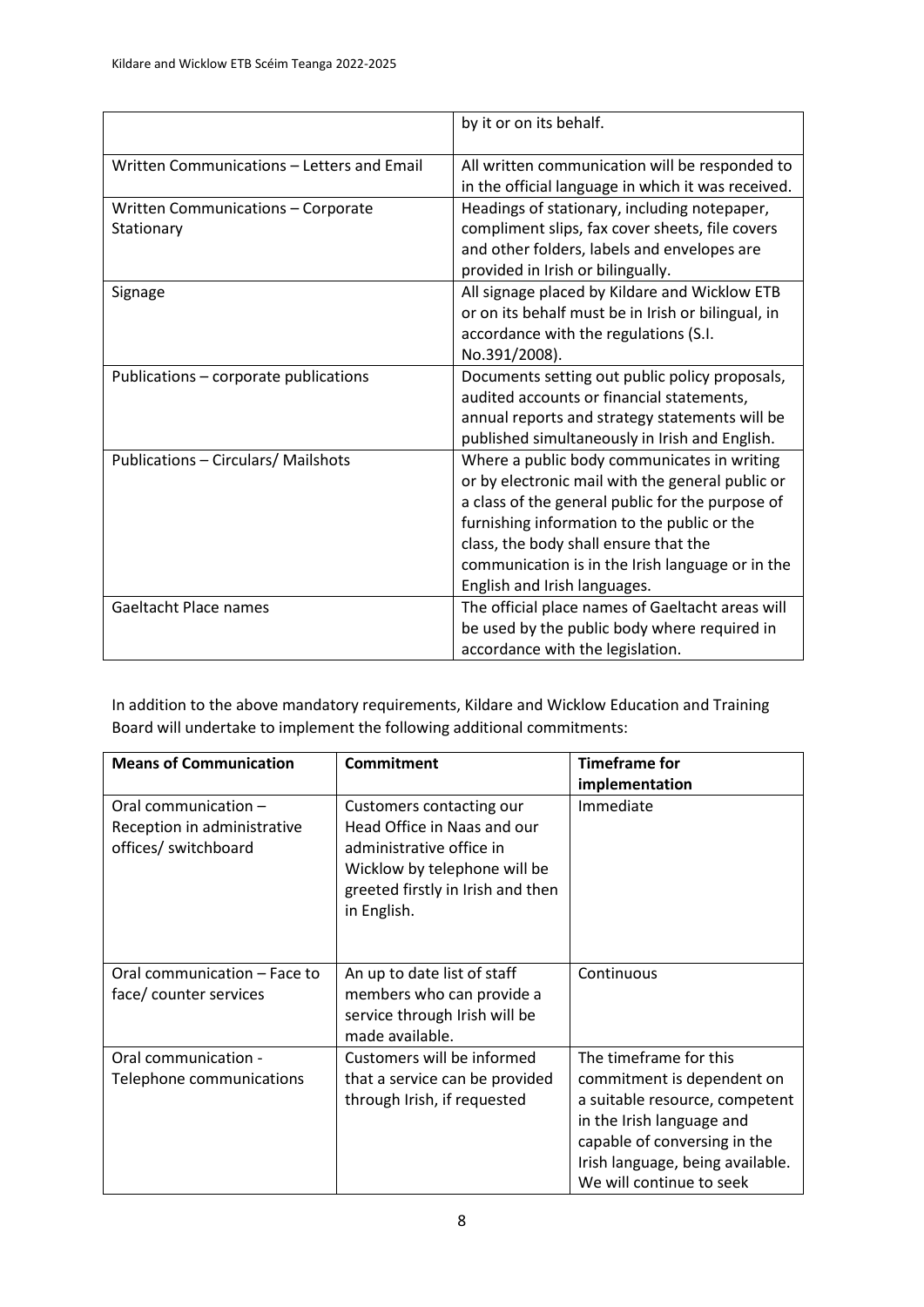|                                                                |                                                                                                                                                                                                                                                | sanction for a dedicated post<br>of Irish Officer and in the<br>meantime, we will endeavour<br>to provide Irish language<br>training to staff with a<br>customer facing role. |
|----------------------------------------------------------------|------------------------------------------------------------------------------------------------------------------------------------------------------------------------------------------------------------------------------------------------|-------------------------------------------------------------------------------------------------------------------------------------------------------------------------------|
| Oral communications -<br>recorded announcements                | All administrative office staff<br>will have a bilingual pre-<br>recorded personal voicemail<br>message                                                                                                                                        | Year 1                                                                                                                                                                        |
| Written communications -<br>Information leaflets/<br>brochures | There will be a bilingual or<br>Irish version of commonly used<br>FET brochures.                                                                                                                                                               | Continuous                                                                                                                                                                    |
| Written communications -<br>application forms                  | There will be a bilingual or<br>Irish version of the following<br>Recruitment advertisements<br>and application forms for the<br>posts of Principal and Deputy<br>for Gaelcholáistí                                                            | Continuous                                                                                                                                                                    |
| Media - press releases                                         | We will issue all press releases<br>bilingually unless in<br>exceptional circumstances<br>outside our control                                                                                                                                  | Continuous                                                                                                                                                                    |
| Media - public speeches                                        | We will include 10% Irish<br>language in any English<br>language public speeches<br>Public speeches relating to<br>Gaelcholáistí will be in Irish or<br>bilingual                                                                              | Continuous                                                                                                                                                                    |
| ICT - Email                                                    | The dedicated email address<br>for queries in Irish<br>gaeilge@kwetb.ie is available<br>on our corporate website.<br>Disclaimers on email messages<br>will remain bilingual.<br>Staff with competency in Irish                                 | Continuous<br>Year 1                                                                                                                                                          |
|                                                                | will include a standard line in<br>their emails that they can<br>communicate in Irish                                                                                                                                                          |                                                                                                                                                                               |
| ICT - Corporate Website                                        | The static material on<br>www.kwetb.ie will continue to<br>be available bilingually. There<br>will continue to be a<br>navigational link from a page<br>in the English version of the<br>website to the relevant page in<br>the Irish version. | Continuous                                                                                                                                                                    |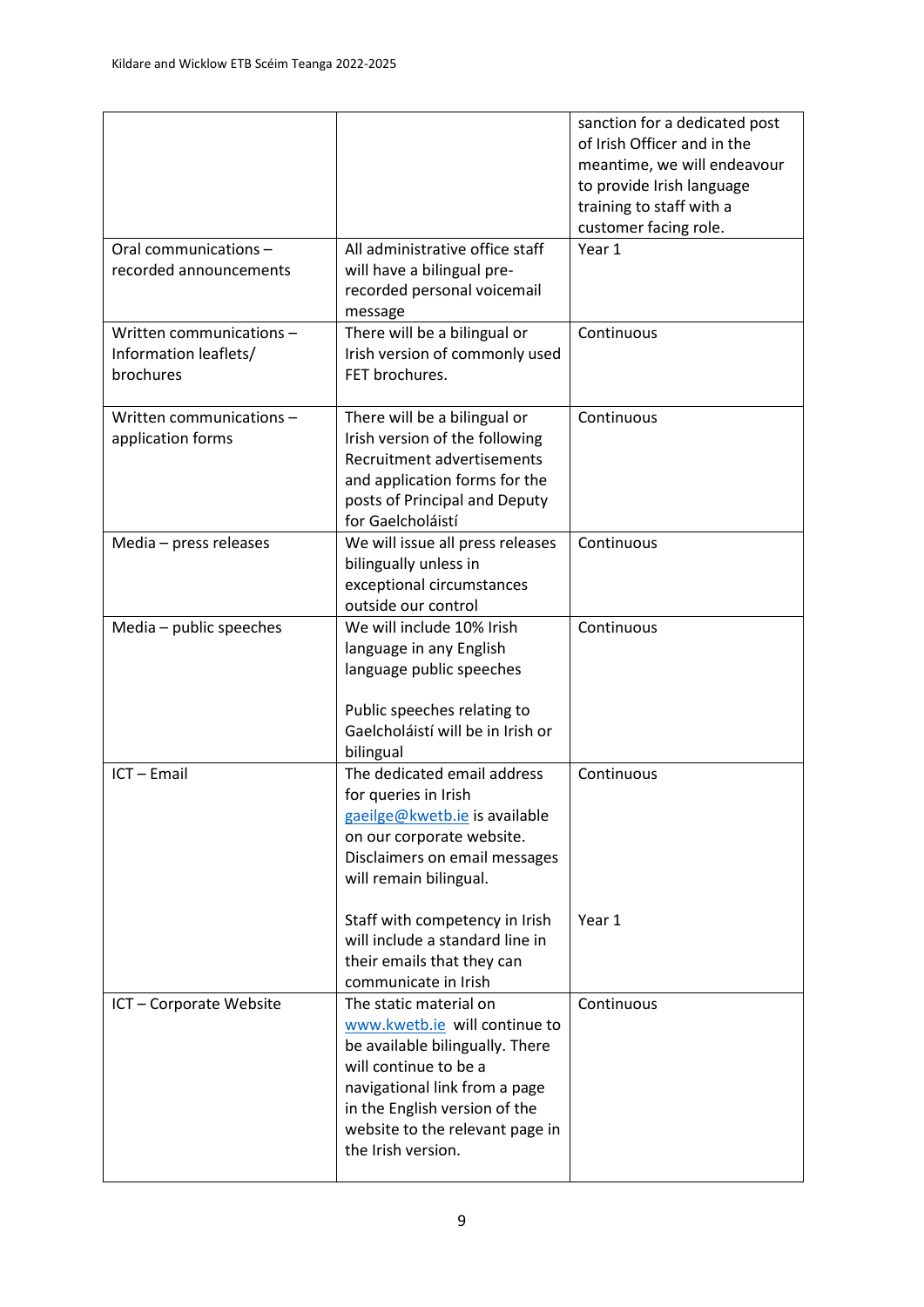|                          | The Irish language page on the<br>staff intranet which provides<br>basic guidance regarding the<br>provision of Irish language<br>services and the availability of<br>Irish language resources will<br>be kept up to date and in line<br>with the new scheme. Its<br>availability as a resource will<br>be better promoted.                                                      |            |
|--------------------------|----------------------------------------------------------------------------------------------------------------------------------------------------------------------------------------------------------------------------------------------------------------------------------------------------------------------------------------------------------------------------------|------------|
|                          | The Irish language page on the<br>staff intranet shall include a<br>bilingual statement from the<br><b>Chief Executive Officer</b><br>affirming the Board's<br>determination to implement<br>the commitments entered into<br>in the Board's language<br>scheme                                                                                                                   |            |
| Gaelcholáistí - meetings | Where required, meetings<br>held in All-Irish Colleges/<br>Stand-alone Units will be<br>conducted in Irish, with<br>simultaneous translation to<br>English provided, as<br>appropriate.<br>Contributions in Irish or                                                                                                                                                             | Continuous |
|                          | English will be welcome at<br>public meetings organised by<br>or on behalf of KWETB.<br>Meetings organised by KWETB<br>that deal with Irish language<br>issues will be held in Irish or                                                                                                                                                                                          |            |
|                          | bilingually, as appropriate.<br><b>KWETB</b> shall draw up an Irish<br>language policy and a policy<br>regarding education in its All-<br>Irish Colleges/Units. The board<br>shall affirm its commitment to<br>these policies at its official<br>meeting and this commitment<br>shall be reaffirmed by the<br>Chief Executive in his welcome<br>address on the KWETB<br>website. |            |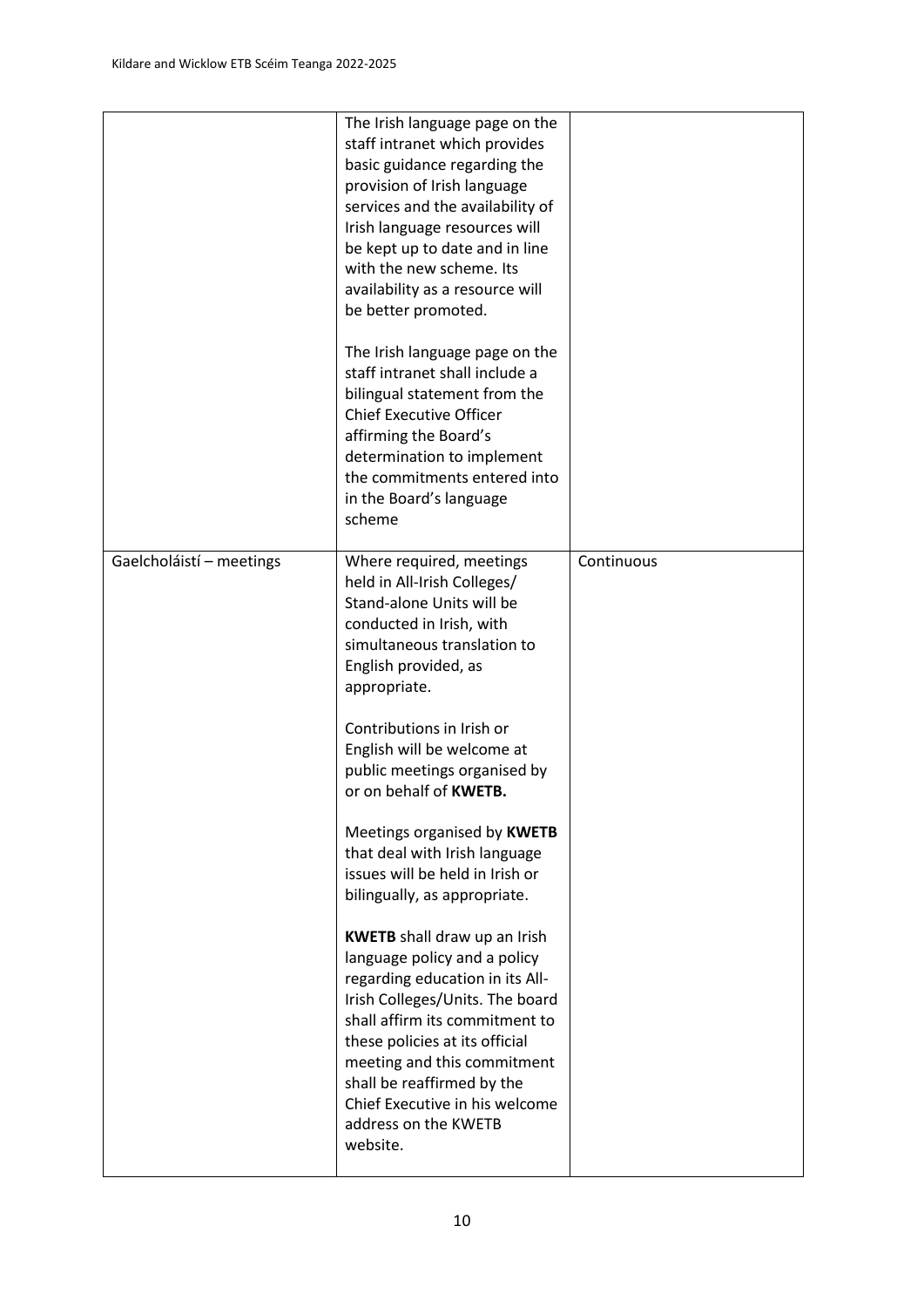| The Board shall ensure that |                                                                                                                                                                                                                                                                                                                                                                                                                                                                                                                                                                                                                                                                                                                                                                                             |
|-----------------------------|---------------------------------------------------------------------------------------------------------------------------------------------------------------------------------------------------------------------------------------------------------------------------------------------------------------------------------------------------------------------------------------------------------------------------------------------------------------------------------------------------------------------------------------------------------------------------------------------------------------------------------------------------------------------------------------------------------------------------------------------------------------------------------------------|
|                             |                                                                                                                                                                                                                                                                                                                                                                                                                                                                                                                                                                                                                                                                                                                                                                                             |
|                             |                                                                                                                                                                                                                                                                                                                                                                                                                                                                                                                                                                                                                                                                                                                                                                                             |
|                             |                                                                                                                                                                                                                                                                                                                                                                                                                                                                                                                                                                                                                                                                                                                                                                                             |
|                             |                                                                                                                                                                                                                                                                                                                                                                                                                                                                                                                                                                                                                                                                                                                                                                                             |
|                             |                                                                                                                                                                                                                                                                                                                                                                                                                                                                                                                                                                                                                                                                                                                                                                                             |
|                             |                                                                                                                                                                                                                                                                                                                                                                                                                                                                                                                                                                                                                                                                                                                                                                                             |
|                             |                                                                                                                                                                                                                                                                                                                                                                                                                                                                                                                                                                                                                                                                                                                                                                                             |
|                             |                                                                                                                                                                                                                                                                                                                                                                                                                                                                                                                                                                                                                                                                                                                                                                                             |
|                             |                                                                                                                                                                                                                                                                                                                                                                                                                                                                                                                                                                                                                                                                                                                                                                                             |
|                             |                                                                                                                                                                                                                                                                                                                                                                                                                                                                                                                                                                                                                                                                                                                                                                                             |
|                             |                                                                                                                                                                                                                                                                                                                                                                                                                                                                                                                                                                                                                                                                                                                                                                                             |
|                             |                                                                                                                                                                                                                                                                                                                                                                                                                                                                                                                                                                                                                                                                                                                                                                                             |
|                             |                                                                                                                                                                                                                                                                                                                                                                                                                                                                                                                                                                                                                                                                                                                                                                                             |
|                             |                                                                                                                                                                                                                                                                                                                                                                                                                                                                                                                                                                                                                                                                                                                                                                                             |
|                             |                                                                                                                                                                                                                                                                                                                                                                                                                                                                                                                                                                                                                                                                                                                                                                                             |
|                             |                                                                                                                                                                                                                                                                                                                                                                                                                                                                                                                                                                                                                                                                                                                                                                                             |
|                             |                                                                                                                                                                                                                                                                                                                                                                                                                                                                                                                                                                                                                                                                                                                                                                                             |
|                             |                                                                                                                                                                                                                                                                                                                                                                                                                                                                                                                                                                                                                                                                                                                                                                                             |
|                             |                                                                                                                                                                                                                                                                                                                                                                                                                                                                                                                                                                                                                                                                                                                                                                                             |
|                             |                                                                                                                                                                                                                                                                                                                                                                                                                                                                                                                                                                                                                                                                                                                                                                                             |
|                             |                                                                                                                                                                                                                                                                                                                                                                                                                                                                                                                                                                                                                                                                                                                                                                                             |
|                             |                                                                                                                                                                                                                                                                                                                                                                                                                                                                                                                                                                                                                                                                                                                                                                                             |
|                             |                                                                                                                                                                                                                                                                                                                                                                                                                                                                                                                                                                                                                                                                                                                                                                                             |
|                             |                                                                                                                                                                                                                                                                                                                                                                                                                                                                                                                                                                                                                                                                                                                                                                                             |
|                             |                                                                                                                                                                                                                                                                                                                                                                                                                                                                                                                                                                                                                                                                                                                                                                                             |
|                             |                                                                                                                                                                                                                                                                                                                                                                                                                                                                                                                                                                                                                                                                                                                                                                                             |
|                             |                                                                                                                                                                                                                                                                                                                                                                                                                                                                                                                                                                                                                                                                                                                                                                                             |
|                             |                                                                                                                                                                                                                                                                                                                                                                                                                                                                                                                                                                                                                                                                                                                                                                                             |
|                             |                                                                                                                                                                                                                                                                                                                                                                                                                                                                                                                                                                                                                                                                                                                                                                                             |
|                             | the Irish language shall<br>become the working language<br>in any of its All-Irish<br>Colleges/Units where such is<br>not the case presently.<br>The Board shall endeavour to<br>appoint secretaries and all<br>other employees in its All-Irish<br>Colleges/Units who will be<br>capable of dealing with<br>members of the public who<br>wish to conduct their business<br>with the Board through Irish.<br>All documentation pertaining<br>to All-Irish Colleges/Units shall<br>be provided in Irish only or<br>bilingually.<br>With regard to KWETB's All-<br>Irish Colleges/Units the Board<br>shall endeavour, in every way<br>it can, to appoint teaching<br>staff who are capable of<br>providing the full curriculum<br>subject choices effectively<br>through the medium of Irish. |

## <span id="page-10-0"></span>5. Improving Irish language capability

#### 5.1. Recruitment

<span id="page-10-1"></span>The recruitment of staff with the appropriate level of competence in the Irish language in each area of work of Kildare and Wicklow Education and Training Board will be the primary means of optimising the availability of services through Irish. Our recruitment policy, which is subject to the framework of agreed national recruitment procedures, will have regard to the need to improve Irish language capability on an incremental basis.

All new staff will be provided with an induction pack which will contain a copy of our agreed languages scheme in order to ensure that they are made aware of our commitments under the legislation.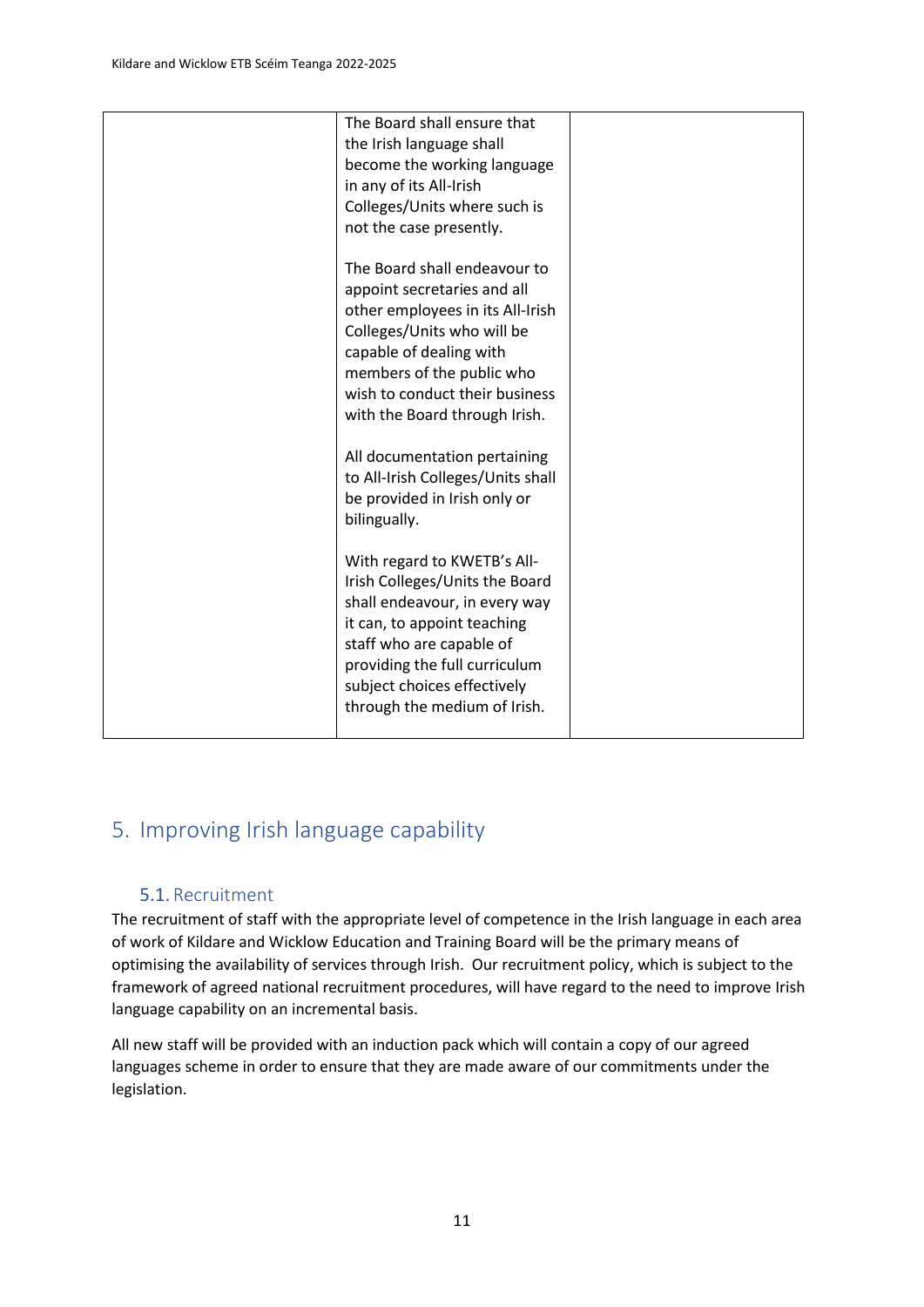#### 5.2. Training and Development

<span id="page-11-0"></span>We are committed to making opportunities available for staff to attend Irish language courses and training, subject to resourcing and budgetary constraints.

| <b>Target area</b>            | <b>Commitment</b>                                  | <b>Timeline</b> |
|-------------------------------|----------------------------------------------------|-----------------|
| Recruitment - Induction       | New staff will be provided with                    | Continuous      |
|                               | an induction pack containing a                     |                 |
|                               | copy of our agreed languages                       |                 |
|                               | scheme.                                            |                 |
| Recruitment - Irish Officer   | We will seek sanction from the                     | Year 1-3        |
| post                          | Department of Education for a                      |                 |
|                               | dedicated Irish Language                           |                 |
|                               | Officer                                            |                 |
| Recruitment - posts which     | Senior posts, teaching staff<br>and admin staff in | Continuous.     |
| require Irish language        | Gaelcholáistí                                      |                 |
| competency<br><b>Training</b> | Appropriate arrangements will                      | Year 1-3        |
|                               | be made for the provision of                       |                 |
|                               | Irish language training for key                    |                 |
|                               | front-line staff and other staff                   |                 |
|                               | such as teaching staff should                      |                 |
|                               | there be demand in order to:                       |                 |
|                               | support staff in maintaining                       |                 |
|                               | and developing their                               |                 |
|                               | proficiency in the Irish                           |                 |
|                               | language and enhance the                           |                 |
|                               | capacity of staff to meet their                    |                 |
|                               | Irish language obligations in                      |                 |
|                               | the conduct of their duties.                       | Continuous      |
|                               | Staff will be made aware of                        |                 |
|                               | additional language resources                      |                 |
|                               | such as www.tearma.ie,                             |                 |
|                               | www.focloir.ie,                                    |                 |
|                               | www.teanglann.ie and                               |                 |
|                               | www.abair.ie, as well as                           |                 |
|                               | WinGléacht, the electronic                         |                 |
|                               | version of the Ó Dónaill Irish-                    |                 |
|                               | English dictionary.                                |                 |
|                               | Staff will be advised of the                       | Continuous      |
|                               | additional resources available                     |                 |
|                               | to assist them in implementing                     |                 |
|                               | the commitments outlined in                        |                 |
|                               | this scheme. For example,                          |                 |
|                               | community groups such as                           |                 |
|                               | Crom Abbott, Kildare with                          |                 |
|                               | Irish, Sult na Solláin, Irish and                  |                 |
|                               | Wicklow Speakers and national                      |                 |
|                               | bodies such as Conradh na                          |                 |